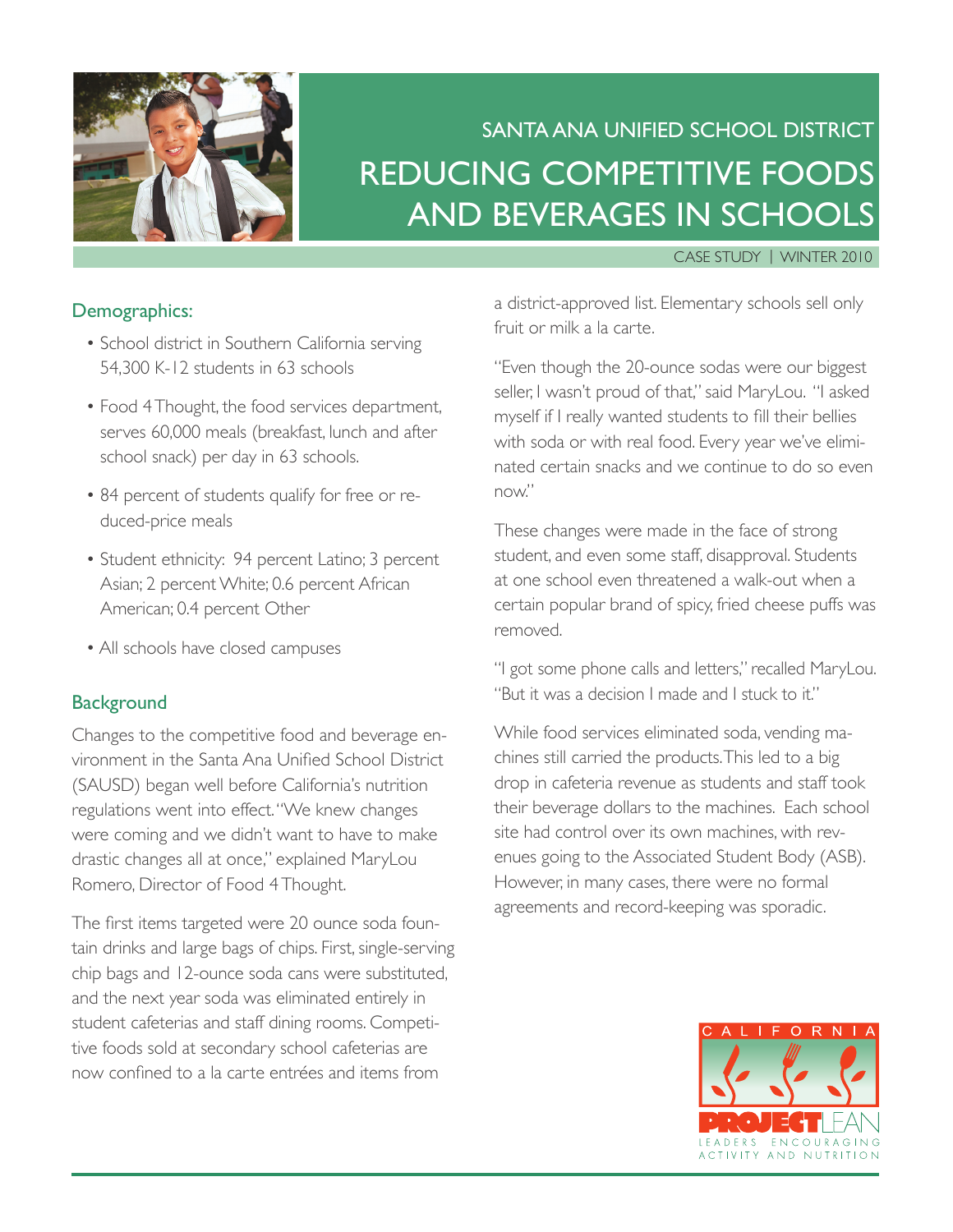## caSe StUDY

"Everybody did their own thing," said Karen Aeppli, Director of Purchasing and Stores. "At some sites, principals didn't know who filled the machines or even where the proceeds went. It was a free-forall." As for the items stocked in the machines, it was "anything you could imagine," said Karen, who noted that soda, chips, candy, pastries, cookies and ice cream treats were common.

As the result of a 2004 law regarding school contracts, districts with vending machines were required to bring the contracts under central control through a competitive bidding process. Beginning in 2004, SAUSD's Purchasing Department worked with legal counsel at the Orange County Department of Education because they were one of the first districts to undertake a project to bring all vending contracts under the district's control. The bidding process took nearly eight months to complete. Due to the need to allow existing contracts to expire, it was another 18 months before all machines accessible to students were changed to district-controlled machines.

### challenges and Solutions

MaryLou said that one challenge has been a drop in revenue resulting from decreasing competitive foods at the same time that operating costs such as labor and food increased. Meal purchases have remained relatively steady over the past few years even as enrollment has declined. MaryLou attributes some of that success to the district's promotion of the meal program to students and parents. Cafeteria staff participates in every school's Back to School Night and Open House and exhibits at community events. Plus, students taste test new recipes so there is buyin for the meals.

*At some sites, principals didn't know who*  filled the machines or even where the *proceeds went. It was a free-for-all.*

Removing non-compliant vending machines from staff lounges proved to be the most difficult part of changing the vending environment. The district's interpretation of the law and its Local School Wellness Policy were used to persuade teachers and staff that the machines had to change and that teachers should serve as role models for healthy eating habits. All vending commissions now go through the district, with each Associated Student Body receiving funding based on individual school sales.

Karen said the timing of the vending and nutrition standards legislation coming together with the federal mandate for a Local School Wellness Policy provided an ideal opportunity to make changes. Successful implementation was possible due to the collaborative efforts of Food 4 Thought, Purchasing and the Wellness Committee with support and direction from the School Board and Superintendent.

### **Results**

Food 4 Thought has continued to be self-supporting and invested in building a new central kitchen in 2000. It has also remodeled the cafeteria and dining area at Valley High School.

"The last few years have been tight due to increased operating cost though we hope to continue to at least break even," said MaryLou. "There is increased scrutiny on school food services due to obesity concerns and we're working hard to do what's right for the kids."